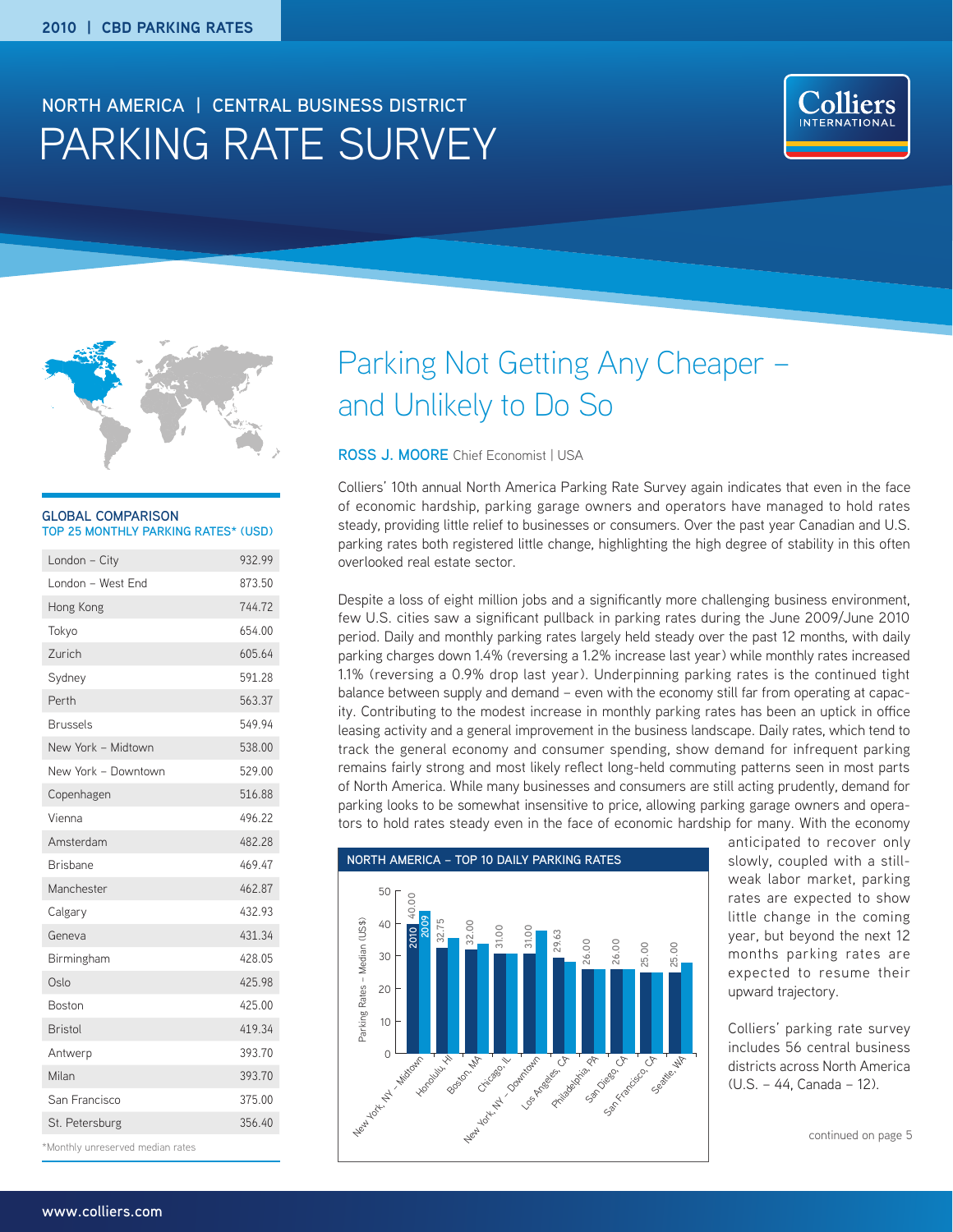**USA**

|                             |       |       | DAILY PARKING RATE (USD) |                              | HOURLY PARKING RATE (USD) |       |               |
|-----------------------------|-------|-------|--------------------------|------------------------------|---------------------------|-------|---------------|
| <b>MARKET</b>               | HIGH  | LOW   | <b>MEDIAN</b>            | % CHANGE<br><b>FROM 2009</b> | <b>HIGH</b>               | LOW   | <b>MEDIAN</b> |
| Atlanta, GA                 | 22.00 | 4.00  | 12.00                    | 0.0                          | 8.00                      | 1.00  | 3.00          |
| Bakersfield, CA             | 10.00 | 6.00  | 8.00                     | 10.3                         | 3.50                      | 2.00  | 1.75          |
| Bellevue, WA                | 20.00 | 6.00  | 14.00                    | 0.0                          | 7.50                      | 3.00  | 4.30          |
| Boise, ID                   | 12.00 | 12.00 | 12.00                    | 0.0                          | 1.50                      | 1.50  | 1.50          |
| Boston, MA                  | 39.00 | 24.00 | 32.00                    | (5.9)                        | 27.00                     | 10.00 | 16.00         |
| Charleston, SC              | 16.00 | 10.00 | 10.00                    | (21.9)                       | 4.00                      | 2.00  | 2.00          |
| Chicago, IL                 | 52.00 | 17.00 | 31.00                    | 0.0                          | 28.00                     | 10.00 | 17.00         |
| Cincinnati, OH              | 15.00 | 6.50  | 9.75                     | 2.6                          | 6.00                      | 1.00  | 3.00          |
| Cleveland, OH               | 12.50 | 5.00  | 8.38                     | (16.2)                       | 12.00                     | 4.00  | 8.00          |
| Columbia, SC                | 12.00 | 7.00  | 10.00                    | $0.0\,$                      | 3.00                      | 0.75  | 2.00          |
| Columbus, OH                | 15.00 | 6.00  | 10.00                    | 11.1                         | 3.00                      | 1.00  | 2.00          |
| Dallas, TX                  | 21.00 | 3.00  | 10.00                    | (4.8)                        | 8.00                      | 1.00  | 4.25          |
| Denver, CO                  | 26.00 | 12.00 | 16.00                    | 0.0                          | 10.00                     | 2.00  | 8.00          |
| Fresno, CA                  | 10.00 | 8.00  | 9.00                     | 12.5                         | 3.00                      | 0.75  | 1.00          |
| Ft. Lauderdale, FL          | 25.00 | 10.00 | 15.00                    | 0.0                          | 6.00                      | 1.00  | 1.00          |
| Greenville, SC              | 6.00  | 6.00  | 6.00                     | 0.0                          | 1.50                      | 0.50  | 1.00          |
| Hartford, CT                | 30.00 | 15.00 | 20.00                    | 0.0                          | 10.00                     | 5.00  | 8.00          |
| Honolulu, HI                | 75.00 | 21.00 | 32.75                    | (7.7)                        | 8.00                      | 1.50  | 6.00          |
| Houston, TX                 | 30.00 | 5.00  | 12.00                    | 0.0                          | 10.00                     | 2.00  | 4.50          |
| Indianapolis, IN            | 25.00 | 5.00  | 13.00                    | 18.2                         | 15.00                     | 1.00  | 4.00          |
| Jacksonville, FL            | 15.00 | 6.96  | 8.70                     | 0.0                          | 4.00                      | 1.07  | 1.47          |
| Little Rock, AR             | 10.75 | 3.23  | 8.00                     | 23.8                         | 1.61                      | 1.07  | 1.32          |
| Los Angeles, CA             | 47.00 | 5.00  | 29.63                    | 5.1                          | 25.00                     | 3.75  | 12.00         |
| Memphis, TN                 | 6.00  | 1.00  | 4.00                     | 0.0                          | 12.00                     | 2.00  | 6.00          |
| Miami, FL                   | 19.00 | 12.00 | 17.00                    | 0.0                          | 7.00                      | 4.00  | 6.00          |
| New York, NY - Downtown     | 45.00 | 20.00 | 31.00                    | (18.4)                       | 26.00                     | 14.00 | 20.00         |
| New York, NY - Midtown      | 72.00 | 12.00 | 40.00                    | (9.1)                        | 31.00                     | 7.00  | 20.00         |
| Oakland, CA                 | 30.00 | 10.00 | 18.00                    | 0.0                          | 8.00                      | 1.50  | 6.00          |
| Orlando, FL                 | 15.00 | 10.00 | 15.00                    | 0.0                          | 3.00                      | 1.00  | 2.00          |
| Philadelphia, PA            | 34.00 | 18.00 | 26.00                    | 0.0                          | 17.00                     | 8.00  | 13.00         |
| Phoenix, AZ                 | 12.00 | 6.00  | 9.00                     | 0.0                          | 3.00                      | 1.00  | 2.00          |
| Portland, OR                | 20.00 | 7.00  | 13.00                    | 44.4                         | 7.00                      | 1.50  | 4.00          |
| Sacramento, CA              | 32.00 | 12.00 | 20.00                    | 3.4                          | 4.50                      | 1.00  | 2.00          |
| San Diego, CA               | 30.00 | 18.00 | 26.00                    | 0.0                          | 10.00                     | 4.00  | 8.00          |
| San Francisco, CA           | 39.00 | 10.00 | 25.00                    | 0.0                          | 16.00                     | 4.00  | 10.00         |
| San Jose/Silicon Valley, CA | 20.00 | 5.00  | 15.00                    | 0.0                          | 3.75                      | 2.25  | 3.00          |
| Savannah, GA                | 16.00 | 10.00 | 10.00                    | 0.0                          | 2.00                      | 1.00  | 1.00          |
| Seattle, WA                 | 42.00 | 14.00 | 25.00                    | (10.7)                       | 12.50                     | 3.00  | 8.00          |
| Tampa, FL                   | 20.00 | 10.00 | 15.00                    | 0.0                          | 3.50                      | 1.70  | 2.25          |
| Walnut Creek, CA            | 12.00 | 9.00  | 10.00                    | 0.0                          | 1.00                      | 0.50  | 0.75          |
| Washington, DC              | 20.00 | 10.00 | 15.00                    | 7.1                          | 12.00                     | 8.00  | 8.00          |
| West Palm Beach, FL         | 20.00 | 15.00 | 16.00                    | 0.0                          | 1.25                      | 0.75  | 1.00          |
| <b>NATIONAL AVERAGE</b>     | 25.01 | 9.83  | 16.36                    | (1.4)                        | 9.19                      | 2.93  | 5.62          |

### **CANADA**

|                         | DAILY PARKING RATE (CAD) |       |               |                              |             | HOURLY PARKING RATE (CAD) |               |
|-------------------------|--------------------------|-------|---------------|------------------------------|-------------|---------------------------|---------------|
| <b>MARKET</b>           | <b>HIGH</b>              | LOW   | <b>MEDIAN</b> | % CHANGE<br><b>FROM 2009</b> | <b>HIGH</b> | LOW                       | <b>MEDIAN</b> |
| Calgary, AB             | 25.00                    | 17.00 | 22.00         | 0.0                          | 6.50        | 5.50                      | 5.50          |
| Edmonton, AB            | 26.00                    | 9.00  | 14.00         | 0.0                          | 5.00        | 3.00                      | 5.00          |
| Halifax, NS             | 20.00                    | 10.00 | 16.00         | 14.3                         | 4.00        | 2.00                      | 3.00          |
| Kitchener-Waterloo, ON  | 18.00                    | 10.00 | 10.00         | 0.0                          | 3.00        | 2.00                      | 2.50          |
| Montreal, QC            | 18.00                    | 14.95 | 17.00         | 0.0                          | 9.60        | 6.00                      | 8.00          |
| Ottawa, ON              | 24.00                    | 12.00 | 18.00         | 5.9                          | 6.00        | 3.00                      | 4.00          |
| Regina, SK              | 10.00                    | 6.50  | 10.00         | 25.0                         | 3.00        | 1.00                      | 2.00          |
| Saskatoon, SK           | 12.00                    | 7.00  | 9.50          | 5.6                          | 3.00        | 2.00                      | 2.50          |
| Toronto, ON             | 32.00                    | 14.00 | 23.00         | 2.2                          | 21.00       | 4.00                      | 9.00          |
| Vancouver, BC           | 33.00                    | 10.00 | 18.50         | 8.8                          | 10.50       | 3.00                      | 6.50          |
| Victoria, BC            | 14.00                    | 10.00 | 11.00         | (8.3)                        | 3.00        | 2.00                      | 2.50          |
| Winnipeg, MB            | 12.00                    | 8.00  | 9.00          | 0.0                          | 4.50        | 2.00                      | 4.00          |
| <b>NATIONAL AVERAGE</b> | 20.33                    | 10.70 | 14.83         | 3.8                          | 6.59        | 2.96                      | 4.54          |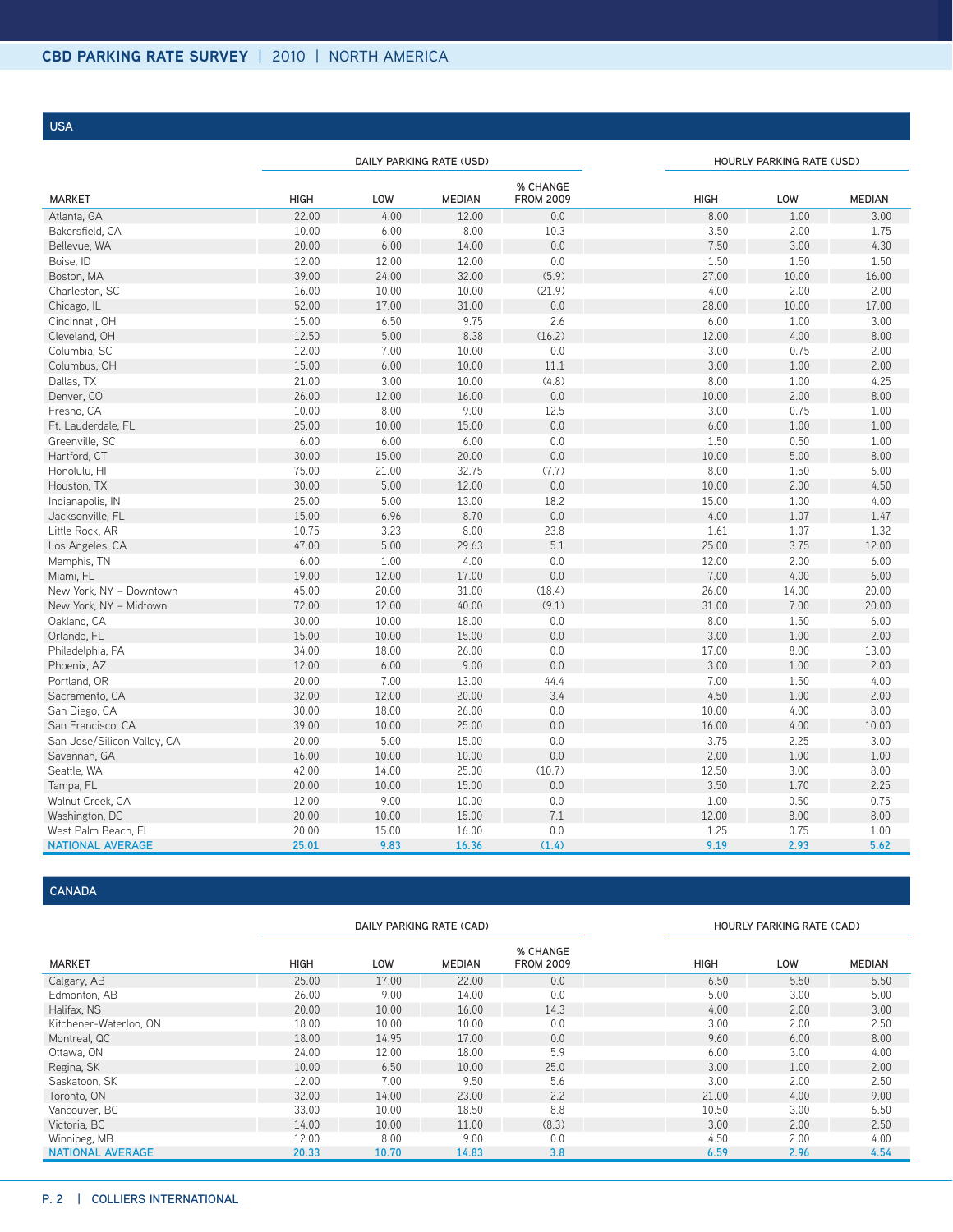**USA**

|                             |             | MONTHLY UNRESERVED PARKING RATE (USD) |               |                              |                | MONTHLY RESERVED PARKING RATE (USD) |               |  |  |
|-----------------------------|-------------|---------------------------------------|---------------|------------------------------|----------------|-------------------------------------|---------------|--|--|
| <b>MARKET</b>               | <b>HIGH</b> | LOW                                   | <b>MEDIAN</b> | % CHANGE<br><b>FROM 2009</b> | <b>HIGH</b>    | LOW                                 | <b>MEDIAN</b> |  |  |
| Atlanta, GA                 | 135.00      | 35.00                                 | 93.00         | 3.3                          | 200.00         | 40.00                               | 148.00        |  |  |
| Bakersfield, CA             | 65.00       | 45.00                                 | 55.00         | 37.5                         | 70.00          | 60.00                               | 60.00         |  |  |
| Bellevue, WA                | 200.00      | 132.00                                | 162.00        | (4.7)                        | 380.00         | 150.00                              | 248.00        |  |  |
| Boise, ID                   | 90.00       | 80.00                                 | 80.00         | 0.0                          | 100.00         | 90.00                               | 95.00         |  |  |
| Boston, MA                  | 500.00      | 375.00                                | 425.00        | 5.6                          | 600.00         | 400.00                              | 515.00        |  |  |
| Charleston, SC              | 120.00      | 110.00                                | 110.00        | 2.6                          | 150.00         | 125.00                              | 135.00        |  |  |
| Chicago, IL                 | 515.00      | 195.00                                | 320.00        | (1.5)                        | 515.00         | 260.00                              | 400.00        |  |  |
| Cincinnati, OH              | 225.00      | 85.00                                 | 150.00        | 17.6                         | 250.00         | 160.00                              | 190.00        |  |  |
| Cleveland, OH               | 220.00      | 95.00                                 | 155.00        | (10.1)                       | 275.00         | 95.00                               | 155.00        |  |  |
| Columbia, SC                | 90.00       | 40.00                                 | 65.00         | $0.0\,$                      | 135.00         | 65.00                               | 85.00         |  |  |
| Columbus, OH                | 190.00      | 75.00                                 | 125.00        | 13.6                         | 220.00         | 100.00                              | 150.00        |  |  |
| Dallas, TX                  | 155.00      | 40.00                                 | 85.00         | (5.6)                        | 300.00         | 100.00                              | 175.00        |  |  |
| Denver, CO                  | 195.00      | 165.00                                | 175.00        | 0.0                          | 300.00         | 200.00                              | 225.00        |  |  |
| Fresno, CA                  | 95.00       | 50.00                                 | 65.00         | 8.3                          | 100.00         | 60.00                               | 80.00         |  |  |
| Ft. Lauderdale, FL          | 63.60       | 26.50                                 | 53.00         | 0.0                          |                |                                     |               |  |  |
| Greenville, SC              | 69.70       | 69.70                                 | 69.70         | (0.1)                        | 94.70          | 94.70                               | 94.70         |  |  |
| Hartford, CT                | 210.00      | 100.00                                | 175.00        | 0.0                          | 235.00         | 135.00                              | 195.00        |  |  |
| Honolulu, HI                | 325.00      | 100.00                                | 222.33        | 4.7                          | 366.49         | 193.72                              | 320.00        |  |  |
| Houston, TX                 | 250.00      | 60.00                                 | 146.00        | 4.3                          | 350.00         | 97.00                               | 225.00        |  |  |
| Indianapolis, IN            | 165.00      | 80.00                                 | 115.00        | 9.5                          | 190.00         | 135.00                              | 160.00        |  |  |
| Jacksonville, FL            | 125.00      | 85.60                                 | 95.54         | 1.1                          | 155.00         | 100.00                              | 127.50        |  |  |
| Las Vegas, NV               | 65.00       | 65.00                                 | 65.00         | 0.0                          | 95.00          | 95.00                               | 95.00         |  |  |
| Little Rock, AR             | 80.62       | 52.68                                 | 59.12         | 0.0                          | 91.38          | 59.12                               | 69.38         |  |  |
| Los Angeles, CA             | 363.00      | 100.00                                | 210.00        | 2.4                          | 598.00         | 190.00                              | 300.00        |  |  |
| Memphis, TN                 | 90.00       | 20.00                                 | 57.00         | 0.0                          | 140.00         | 65.00                               | 100.00        |  |  |
| Miami, FL                   | 250.00      | 127.36                                | 150.00        | 11.8                         |                |                                     | 208.00        |  |  |
| New York, NY - Downtown     | 800.00      | 265.00                                | 529.00        | 5.8                          |                |                                     |               |  |  |
| New York, NY - Midtown      | 1,200.00    | 296.00                                | 538.00        | (2.2)                        | $\overline{a}$ |                                     |               |  |  |
| Oakland, CA                 | 230.00      | 135.56                                | 195.00        | 1.3                          | 255.00         | 180.00                              | 245.00        |  |  |
| Orlando, FL                 | 150.00      | 55.00                                 | 87.50         | 2.9                          | 300.00         | 105.00                              | 150.00        |  |  |
| Philadelphia, PA            | 464.00      | 175.00                                | 300.00        | (4.5)                        | 582.00         | 200.00                              | 370.00        |  |  |
| Phoenix, AZ                 | 65.00       | 25.00                                 | 40.00         | (38.5)                       | 95.00          | 30.00                               | 65.00         |  |  |
| Portland, OR                | 210.00      | 165.00                                | 185.00        | 0.0                          | 210.00         | 160.00                              | 185.00        |  |  |
| Reno, NV                    | 55.00       | 30.00                                 | 45.00         | 0.0                          | 75.00          | 45.00                               | 60.00         |  |  |
| Sacramento, CA              | 325.00      | 145.00                                | 200.00        | (7.0)                        | 325.00         | 150.00                              | 205.00        |  |  |
| San Diego, CA               | 190.00      | 150.00                                | 170.00        | (5.6)                        | 275.00         | 190.00                              | 225.00        |  |  |
| San Francisco, CA           | 550.00      | 160.00                                | 375.00        | 7.1                          | 600.00         | 190.00                              | 400.00        |  |  |
| San Jose/Silicon Valley, CA | 165.00      | 75.00                                 | 100.00        | (14.9)                       | 300.00         | 150.00                              | 200.00        |  |  |
| Savannah, GA                | 100.00      | 35.00                                 | 80.00         | 0.0                          | 280.00         | 125.00                              | 160.00        |  |  |
| Seattle, WA                 | 353.88      | 216.00                                | 285.00        | (1.7)                        | 650.00         | 260.00                              | 398.00        |  |  |
| Tampa, FL                   | 150.00      | 110.00                                | 135.00        | 1.5                          | 250.00         | 140.00                              | 200.00        |  |  |
| Walnut Creek, CA            | 65.00       | 30.00                                 | 47.50         | (17.4)                       | 100.00         | 30.00                               | 65.00         |  |  |
| Washington, DC              | 290.00      | 200.00                                | 245.00        | 14.0                         | 650.00         | 350.00                              | 475.00        |  |  |
| West Palm Beach, FL         | 85.00       | 68.90                                 | 68.90         | 0.0                          |                |                                     |               |  |  |
| <b>NATIONAL AVERAGE</b>     | 234.09      | 107.85                                | 161.56        | 1.1                          | 268.40         | 147.81                              | 198.96        |  |  |

### **CANADA**

|                         |             | MONTHLY UNRESERVED PARKING RATE (CAD) |               |                              |             | MONTHLY RESERVED PARKING RATE (CAD) |               |  |  |
|-------------------------|-------------|---------------------------------------|---------------|------------------------------|-------------|-------------------------------------|---------------|--|--|
| <b>MARKET</b>           | <b>HIGH</b> | LOW                                   | <b>MEDIAN</b> | % CHANGE<br><b>FROM 2009</b> | <b>HIGH</b> | LOW                                 | <b>MEDIAN</b> |  |  |
| Calgary, AB             | 580.00      | 150.00                                | 453.38        | (1.4)                        | 650.00      | 225.00                              | 472.50        |  |  |
| Edmonton, AB            | 340.00      | 154.00                                | 275.00        | 0.0                          | 375.00      | 275.00                              | 332.50        |  |  |
| Halifax, NS             | 230.00      | 152.55                                | 158.20        | 3.4                          | 157.75      | 157.75                              | 157.75        |  |  |
| Kitchener-Waterloo, ON  | 124.73      | 111.89                                | 116.94        | 16.9                         | 139.98      | 99.74                               | 119.36        |  |  |
| Montreal, QC            | 405.00      | 253.97                                | 280.62        | 0.2                          | 525.00      | 297.17                              | 423.28        |  |  |
| Ottawa, ON              | 260.00      | 200.00                                | 160.00        | (17.9)                       | 285.00      | 180.00                              | 215.00        |  |  |
| Regina, SK              | 210.00      | 110.25                                | 162.75        | 10.0                         | 236.25      | 131.25                              | 204.75        |  |  |
| Saskatoon, SK           | 183.75      | 126.00                                | 147.00        | (7.0)                        | 210.00      | 139.65                              | 157.50        |  |  |
| Toronto, ON             | 465.27      | 215.00                                | 336.25        | 10.2                         | 708.51      | 350.00                              | 520.78        |  |  |
| Vancouver, BC           | 381.15      | 158.81                                | 266.81        | 19.1                         | 539.96      | 228.69                              | 381.15        |  |  |
| Victoria, BC            | 220.00      | 170.00                                | 180.00        | (2.7)                        | 330.00      | 250.00                              | 250.00        |  |  |
| Winnipeg, MB            | 278.25      | 120.75                                | 152.25        | 0.0                          | 278.25      | 152.25                              | 194.25        |  |  |
| <b>NATIONAL AVERAGE</b> | 306.51      | 160.27                                | 224.10        | 2.0                          | 369.64      | 207.21                              | 285.74        |  |  |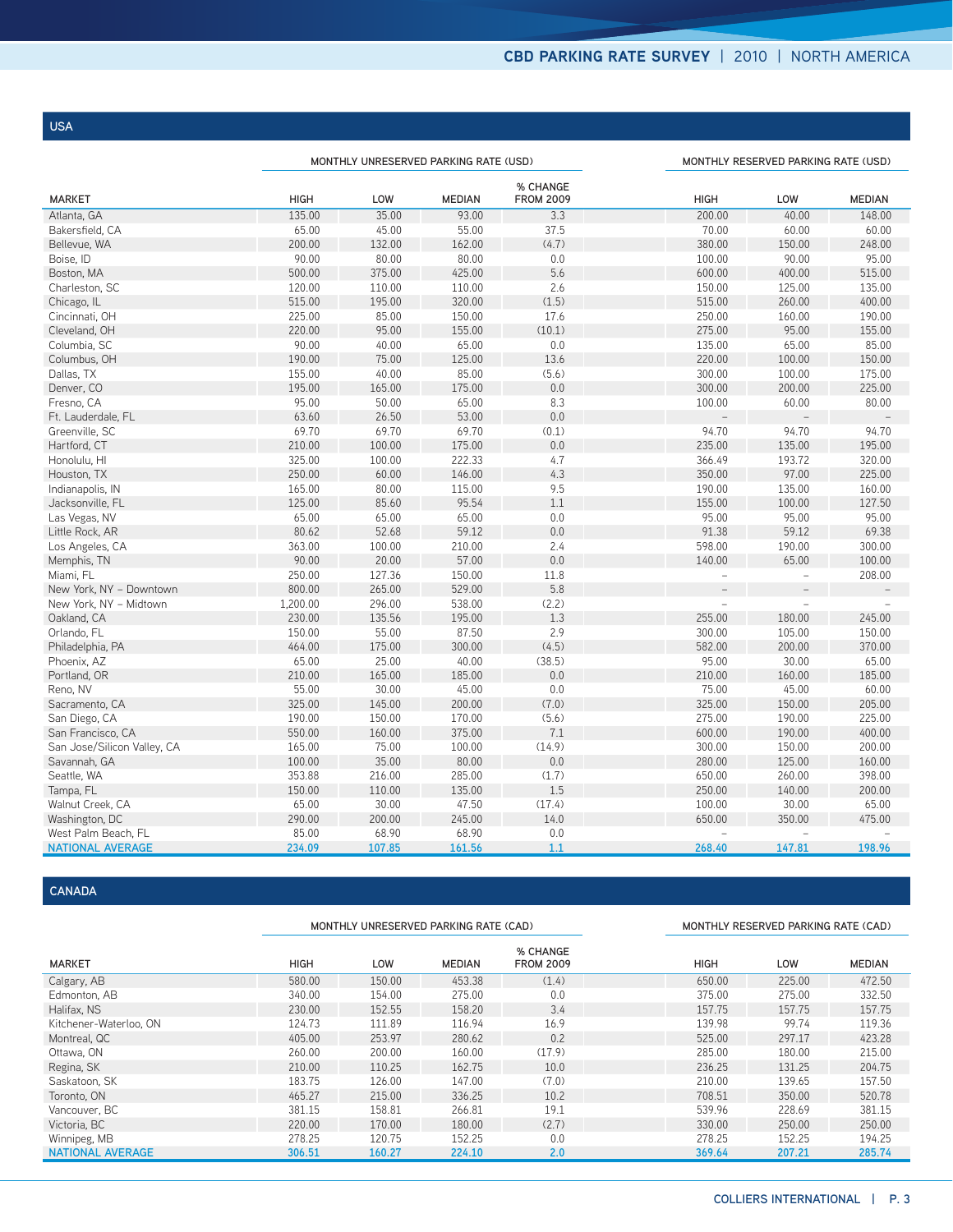**USA**

| <b>MARKET</b>               | <b>GARAGES OFFERING</b><br><b>ADDITIONAL</b><br>SERVICES (%) | <b>GARAGES WITH</b><br>WAITING LISTS (%) | <b>TYPICAL WAIT</b><br><b>PERIOD</b><br>(MONTHS) | AVAILABILITY<br>OF PARKING | <b>GARAGES TO BE</b><br>ADDED IN NEXT<br><b>24 MONTHS</b> | <b>NUMBER OF</b><br>PARKING SPOTS<br>TO BE ADDED |
|-----------------------------|--------------------------------------------------------------|------------------------------------------|--------------------------------------------------|----------------------------|-----------------------------------------------------------|--------------------------------------------------|
| Atlanta, GA                 | 25%                                                          | 0%                                       | $\overline{a}$                                   | Fair                       |                                                           | $\qquad \qquad -$                                |
| Bakersfield, CA             | 0%                                                           | 0%                                       | $\overline{\phantom{0}}$                         | Fair                       | $\equiv$                                                  | $\equiv$                                         |
| Bellevue, WA                | 10%                                                          | 15%                                      | $\overline{\phantom{a}}$                         | Fair                       | $\mathbf{1}$                                              | 130                                              |
| Boise, ID                   | 0%                                                           | 75%                                      | $\overline{c}$                                   | Limited                    | $\equiv$                                                  | $\equiv$                                         |
| Boston, MA                  | 29%                                                          | 0%                                       | $\qquad \qquad -$                                | Fair                       | $\mathbf{1}$                                              | 650                                              |
| Charleston, SC              | 0%                                                           | 25%                                      | 2.5                                              | Limited                    | $\equiv$                                                  | $\equiv$                                         |
| Chicago, IL                 | 50%                                                          | 15%                                      | 1.5                                              | Fair                       | $\equiv$                                                  | $\equiv$                                         |
| Cincinnati, OH              | 25%                                                          | 50%                                      | $\equiv$                                         | Limited/Fair               | $\mathbf{1}$                                              | 1,400                                            |
| Cleveland, OH               |                                                              | $\frac{1}{2}$                            | $\equiv$                                         | Limited                    | $\equiv$                                                  | $\bar{ }$                                        |
| Columbia, SC                | 5%                                                           | 5%                                       | 12                                               | Fair                       | $1\,$                                                     | 900                                              |
| Columbus, OH                | 10%                                                          | 10%                                      | 12                                               | Abundant                   | $\equiv$                                                  | $\equiv$                                         |
| Dallas, TX                  | 50%                                                          | 25%                                      | $\mathbf{1}$                                     | Fair                       |                                                           | $\overline{\phantom{a}}$                         |
| Denver, CO                  | 25%                                                          | 0%                                       | $\qquad \qquad -$                                | Fair                       | $\overline{\phantom{m}}$                                  | $\overline{\phantom{a}}$                         |
| Fresno, CA                  | 10%                                                          | $0\%$                                    | $\overline{\phantom{0}}$                         | Fair                       | $\equiv$                                                  | $\overline{\phantom{0}}$                         |
| Greenville, SC              | 0%                                                           | 0%                                       | $\overline{a}$                                   | Abundant                   | $\overline{a}$                                            |                                                  |
| Hartford, CT                | 25%                                                          | 15%                                      | $\overline{\phantom{0}}$                         | Fair                       | $\overline{\phantom{a}}$                                  | $\overline{\phantom{a}}$                         |
| Honolulu, HI                | 5%                                                           | 15%                                      | 12                                               | Fair                       | ۳                                                         |                                                  |
| Houston, TX                 | 75%                                                          | 75%                                      | 18                                               | Limited                    | $\overline{a}$                                            | Ē,                                               |
| Indianapolis, IN            | 15%                                                          | 10%                                      | 6                                                | Fair                       | $\overline{\phantom{0}}$                                  |                                                  |
| Jacksonville, FL            | 5%                                                           | 5%                                       | $\mathbf{1}$                                     | Fair                       | $\equiv$                                                  | $\sim$                                           |
| Las Vegas, NV               | 0%                                                           | $0\%$                                    | $\bar{ }$                                        | Fair                       | $\overline{\phantom{0}}$                                  |                                                  |
| Little Rock, AR             | 20%                                                          | 25%                                      | 3                                                | Fair                       | $\overline{\phantom{0}}$                                  | $\overline{\phantom{m}}$                         |
| Los Angeles, CA             | 25%                                                          | 10%                                      | $\overline{a}$                                   | Fair                       | $\equiv$                                                  | $\overline{\phantom{a}}$                         |
| Memphis, TN                 | 5%                                                           | 5%                                       | $\overline{\phantom{a}}$                         | Fair                       | $\mathbf{1}$                                              | 205                                              |
| New York, NY - Downtown     | 100%                                                         | 5%                                       | $\overline{a}$                                   | Fair                       |                                                           | $\overline{a}$                                   |
| New York, NY - Midtown      | 100%                                                         | 5%                                       | $\overline{\phantom{a}}$                         | Fair                       | $\overline{\phantom{0}}$                                  | $\overline{\phantom{a}}$                         |
| Oakland, CA                 | 5%                                                           | $0\%$                                    | $\overline{\phantom{0}}$                         | Fair                       | $\qquad \qquad =$                                         | $\overline{\phantom{a}}$                         |
| Orlando, FL                 | 25%                                                          | 25%                                      | $\overline{a}$                                   | Abundant                   | $\equiv$                                                  | $\overline{\phantom{a}}$                         |
| Philadelphia, PA            | 15%                                                          | 5%                                       | 3                                                | Fair                       | $\equiv$                                                  | $\equiv$                                         |
| Phoenix, AZ                 | $\equiv$                                                     | $0\%$                                    | $\overline{\phantom{a}}$                         | Abundant                   | $\mathbf{1}$                                              | 500                                              |
| Portland, OR                | 10%                                                          | 5%                                       |                                                  | Limited                    |                                                           | $\equiv$                                         |
| Reno, NV                    | 0%                                                           | $0\%$                                    | $\overline{\phantom{a}}$                         | Fair                       | $\equiv$                                                  | $\overline{\phantom{m}}$                         |
| Sacramento, CA              | 25%                                                          | 0%                                       | $\overline{a}$                                   | Fair                       |                                                           |                                                  |
| San Diego, CA               | 5%                                                           | $0\%$                                    | $\overline{\phantom{a}}$                         | $\equiv$                   | $\equiv$                                                  | $\overline{\phantom{m}}$                         |
| San Francisco, CA           | 80%                                                          | 0%                                       |                                                  | Fair                       |                                                           |                                                  |
| San Jose/Silicon Valley, CA | 10%                                                          | $0\%$                                    | $\overline{\phantom{0}}$                         | Fair                       | $\overline{\phantom{0}}$                                  | $\overline{\phantom{m}}$                         |
| Savannah, GA                | 0%                                                           | 0%                                       | $\overline{\phantom{a}}$                         | Limited                    | $\overline{\phantom{a}}$                                  | $\overline{\phantom{a}}$                         |
| Seattle, WA                 | 20%                                                          | 5%                                       | $\overline{a}$                                   | Fair                       | $\overline{\phantom{0}}$                                  | $\equiv$                                         |
| Tampa, FL                   |                                                              | 25%                                      | $\overline{\phantom{a}}$                         | Fair                       | $\equiv$                                                  |                                                  |
| Walnut Creek, CA            | $0\%$                                                        | $0\%$                                    | $\overline{\phantom{a}}$                         | Fair                       | $\overline{\phantom{a}}$                                  | $\equiv$                                         |
| Washington, DC              | 75%                                                          | 10%                                      | $\overline{\phantom{0}}$                         | Limited                    |                                                           |                                                  |
| <b>NATIONAL AVERAGE</b>     | 23.3%                                                        | 11.6%                                    | 6.17                                             |                            |                                                           |                                                  |

**CANADA**

| <b>MARKET</b>           | <b>GARAGES OFFERING</b><br><b>ADDITIONAL</b><br>SERVICES (%) | <b>GARAGES WITH</b><br>WAITING LISTS (%) | <b>TYPICAL WAIT</b><br>PERIOD<br>(MONTHS) | AVAILABILITY<br>OF PARKING | <b>GARAGES TO BE</b><br>ADDED IN NEXT<br><b>24 MONTHS</b> | <b>NUMBER OF</b><br><b>PARKING SPOTS</b><br>TO BE ADDED |
|-------------------------|--------------------------------------------------------------|------------------------------------------|-------------------------------------------|----------------------------|-----------------------------------------------------------|---------------------------------------------------------|
| Calgary, AB             | $\overline{\phantom{m}}$                                     | $\overline{\phantom{m}}$                 | $\qquad \qquad -$                         | $\overline{\phantom{a}}$   |                                                           |                                                         |
| Edmonton, AB            | 5%                                                           | 10%                                      | 2                                         | Fair                       |                                                           |                                                         |
| Halifax, NS             | $0\%$                                                        | $\qquad \qquad -$                        | 30                                        | Limited                    |                                                           | 100                                                     |
| Kitchener-Waterloo, ON  | $0\%$                                                        | $\overline{\phantom{0}}$                 | 18.5                                      | Fair                       |                                                           | 912                                                     |
| Montreal, QC            | 75%                                                          | 15%                                      | 5                                         | Limited                    |                                                           | $\qquad \qquad -$                                       |
| Ottawa, ON              | 50%                                                          | 50%                                      | 3                                         | Fair                       |                                                           |                                                         |
| Regina, SK              | 0%                                                           | 75%                                      | 18                                        | Limited                    | $\overline{\phantom{0}}$                                  | $\overline{\phantom{0}}$                                |
| Saskatoon, SK           | 0%                                                           | 75%                                      | 15                                        | Limited                    | -                                                         |                                                         |
| Toronto, ON             | 29%                                                          | $\qquad \qquad -$                        | $\qquad \qquad -$                         | Fair                       |                                                           | 226                                                     |
| Vancouver, BC           | 25%                                                          | 10%                                      | 3                                         | Fair                       |                                                           | 408                                                     |
| Victoria, BC            | 0%                                                           | 100%                                     | 4                                         | Limited                    | $\overline{\phantom{0}}$                                  | $\qquad \qquad -$                                       |
| Winnipeg, MB            | 5%                                                           | 5%                                       | 2.5                                       | Fair                       |                                                           | 156                                                     |
| <b>NATIONAL AVERAGE</b> | 17.2%                                                        | 42.5%                                    | 10.10                                     | 1.1                        |                                                           | 268.40                                                  |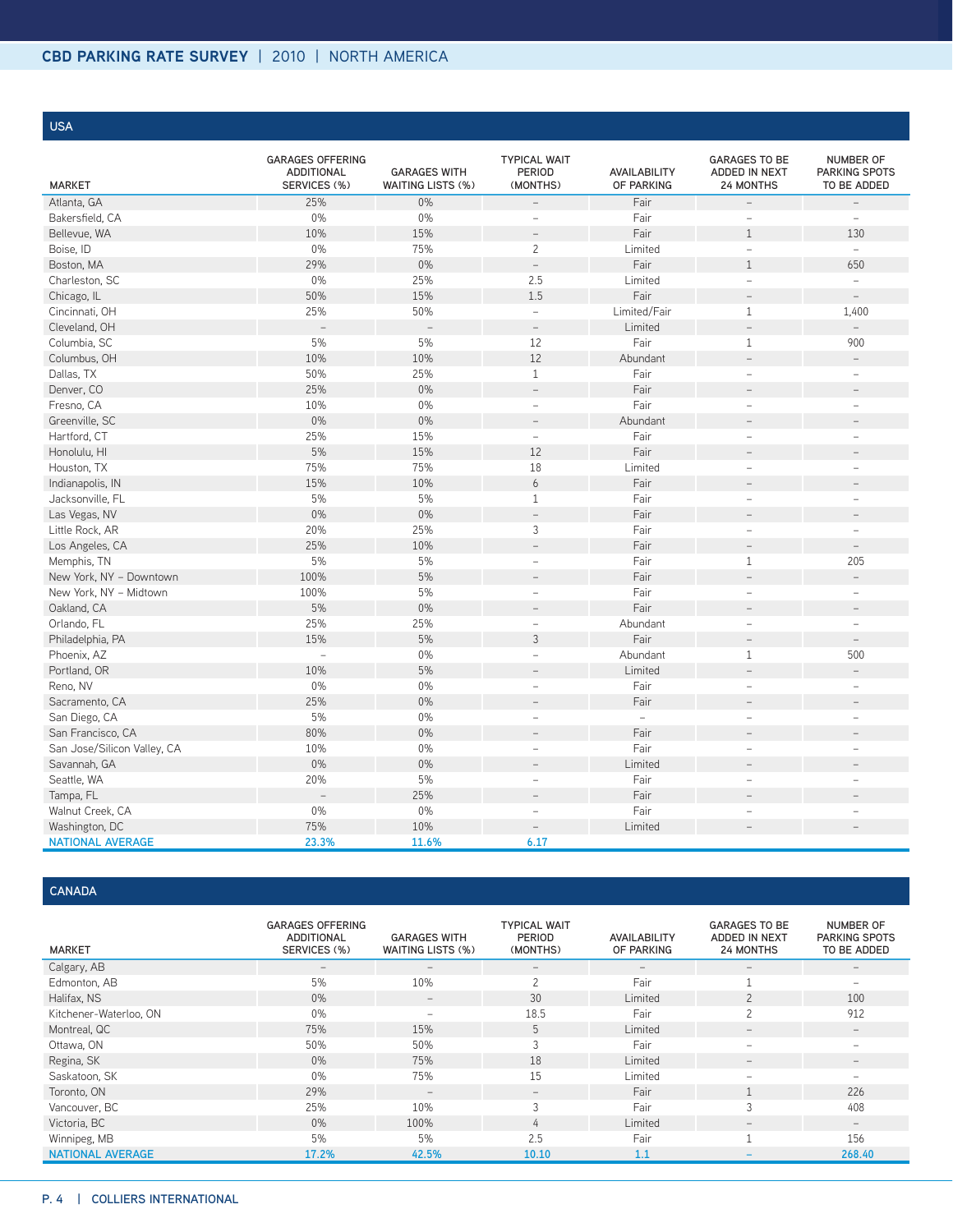**UNITED STATES MONTHLY PARKING RATES\* (USD)**

### Parking Not Getting Any Cheaper – and Unlikely to Do So

Continued from page 1

#### **United States**

- Monthly parking rates increased marginally during the past 12 months, rising \$1.83 or 1.1%.
- The monthly U.S. median parking rate now averages \$161.56 USD per month.
- By contrast daily rates decreased slightly dropping 1.4%.
- The U.S. median rate for daily parking now averages \$16.36 USD.
- Extremes in monthly parking rates range from a high of \$1,200.00 USD in midtown Manhattan to a low of \$20.00 USD in Memphis.
- The five most expensive parking districts (as represented by median rate) in the United States include; midtown Manhattan (\$538.00 USD), lower Manhattan (\$529.00), Boston (\$425.00), San Francisco (\$375.00) and Chicago (\$320.00) per month.
- The five least expensive are; Phoenix (\$40.00 USD), Reno (\$45.00), Walnut Creek/East Bay, CA (\$47.50), Ft. Lauderdale (\$53.00) and Bakersfield (\$55.00) median rate per month.
- Continuing a trend seen last year, 11.6% of parking garages had a waiting list with an average wait of 6.2 months, compared with 12 months ago when 13.6% had a waiting list with an average wait of 3.7 months. Two years ago 20.9% had a waiting list.
- Less than three quarters (70%) of cities surveyed described the supply of parking as "fair" (parking garages are 60-80% full Mon-Fri and on weekends during special events), while 20% indicated parking was "limited" (parking garages are usually full Mon-Fri and on weekends during special events) and 10.0% said "abundant" (parking garages are consistently less than 60% full). By these measures, parking pressures have increased modestly.
- Just 15% of cities surveyed indicated new garages will be constructed in the next 24 months.

#### **CANADA**

- Monthly parking rates increased by \$4.50 CAD, a 2.0% gain over the past year, compared with a 9.9% increase during the 2008/2009 period.
- The monthly median parking rate in Canada now averages \$224.10 CAD.
- By comparison Canadian daily rates increased by 3.8% after increasing 9.9% in 2008/2009
- In central business districts across Canada the median rate for daily parking now averages \$14.83 CAD.
- The five most expensive parking districts in Canada (as represented by median rate) are; Calgary (\$453.00 CAD), Toronto (\$336.00), Montreal (\$280.00), Edmonton (\$275.00) and Vancouver (\$267.00) per month.

#### **INTERNATIONAL (see Global report for full list)**

London again ranked as the most expensive (as represented by median monthly rate) with London – City leading the way (\$933.00 USD) followed by London – West End (\$874.00), Hong Kong (\$745.00), Tokyo (\$654.00), Zurich (\$606.00), Sydney (\$591.00), Perth (\$563.00), Brussels (\$550.00), New York – Midtown (\$538.00) and New York – Downtown (\$529.00)

| $\overline{O}$              | 100   | 200    | 300    | 400    | 500    | 600    |
|-----------------------------|-------|--------|--------|--------|--------|--------|
| New York, NY - Midtown      |       |        |        |        |        | 538.00 |
| New York, NY - Downtown     |       |        |        |        |        | 529.00 |
| Boston, MA                  |       |        |        |        | 425.00 |        |
| San Francisco, CA           |       |        |        | 375.00 |        |        |
| Chicago, IL                 |       |        |        | 320.00 |        |        |
| Philadelphia, PA            |       |        |        | 300.00 |        |        |
| Seattle, WA                 |       |        | 285.00 |        |        |        |
| Washington, DC              |       |        | 245.00 |        |        |        |
| Honolulu, HI                |       |        | 222.33 |        |        |        |
| Los Angeles, CA             |       |        | 210.00 |        |        |        |
| Sacramento, CA              |       |        | 200.00 |        |        |        |
| Oakland, CA                 |       |        | 195.00 |        |        |        |
| Portland, OR                |       | 185.00 |        |        |        |        |
| Denver, CO                  |       | 175.00 |        |        |        |        |
| Hartford, CT                |       | 175.00 |        |        |        |        |
| San Diego, CA               |       | 170.00 |        |        |        |        |
| Bellevue, WA                |       | 162.00 |        |        |        |        |
| <b>NATIONAL AVERAGE</b>     |       | 161.56 |        |        |        |        |
| Cleveland, OH               |       | 155.00 |        |        |        |        |
| Cincinnati, OH              |       | 150.00 |        |        |        |        |
| Miami, FL                   |       | 150.00 |        |        |        |        |
| Houston, TX                 |       | 146.00 |        |        |        |        |
| Tampa, FL                   |       | 135.00 |        |        |        |        |
| Columbus, OH                |       | 125.00 |        |        |        |        |
| Indianapolis, IN            |       | 115.00 |        |        |        |        |
| Charleston, SC              |       | 110.00 |        |        |        |        |
| San Jose/Silicon Valley, CA |       | 100.00 |        |        |        |        |
| Jacksonville, FL            |       | 95.54  |        |        |        |        |
| Atlanta, GA                 | 93.00 |        |        |        |        |        |
| Orlando, FL                 | 87.50 |        |        |        |        |        |
| Dallas, TX                  | 85.00 |        |        |        |        |        |
| Boise, ID                   | 80.00 |        |        |        |        |        |
| Savannah, GA                | 80.00 |        |        |        |        |        |
| Greenville, SC              | 69.70 |        |        |        |        |        |
| West Palm Beach, FL         | 68.90 |        |        |        |        |        |
| Columbia, SC                | 65.00 |        |        |        |        |        |
| Fresno, CA                  | 65.00 |        |        |        |        |        |
| Las Vegas, NV               | 65.00 |        |        |        |        |        |
| Little Rock, AR             | 59.12 |        |        |        |        |        |
| Memphis, TN                 | 57.00 |        |        |        |        |        |
| Bakersfield, CA             | 55.00 |        |        |        |        |        |
| Ft. Lauderdale, FL          | 53.00 |        |        |        |        |        |
| Walnut Creek, CA            | 47.50 |        |        |        |        |        |
| Reno, NV                    | 45.00 |        |        |        |        |        |
| Phoenix, AZ                 | 40.00 |        |        |        |        |        |
| 0                           | 100   | 200    | 300    | 400    | 500    | 600    |

#### \*Monthly unreserved median rates

#### **CANADA MONTHLY PARKING RATES\* (cad)**



\*Monthly unreserved median rates